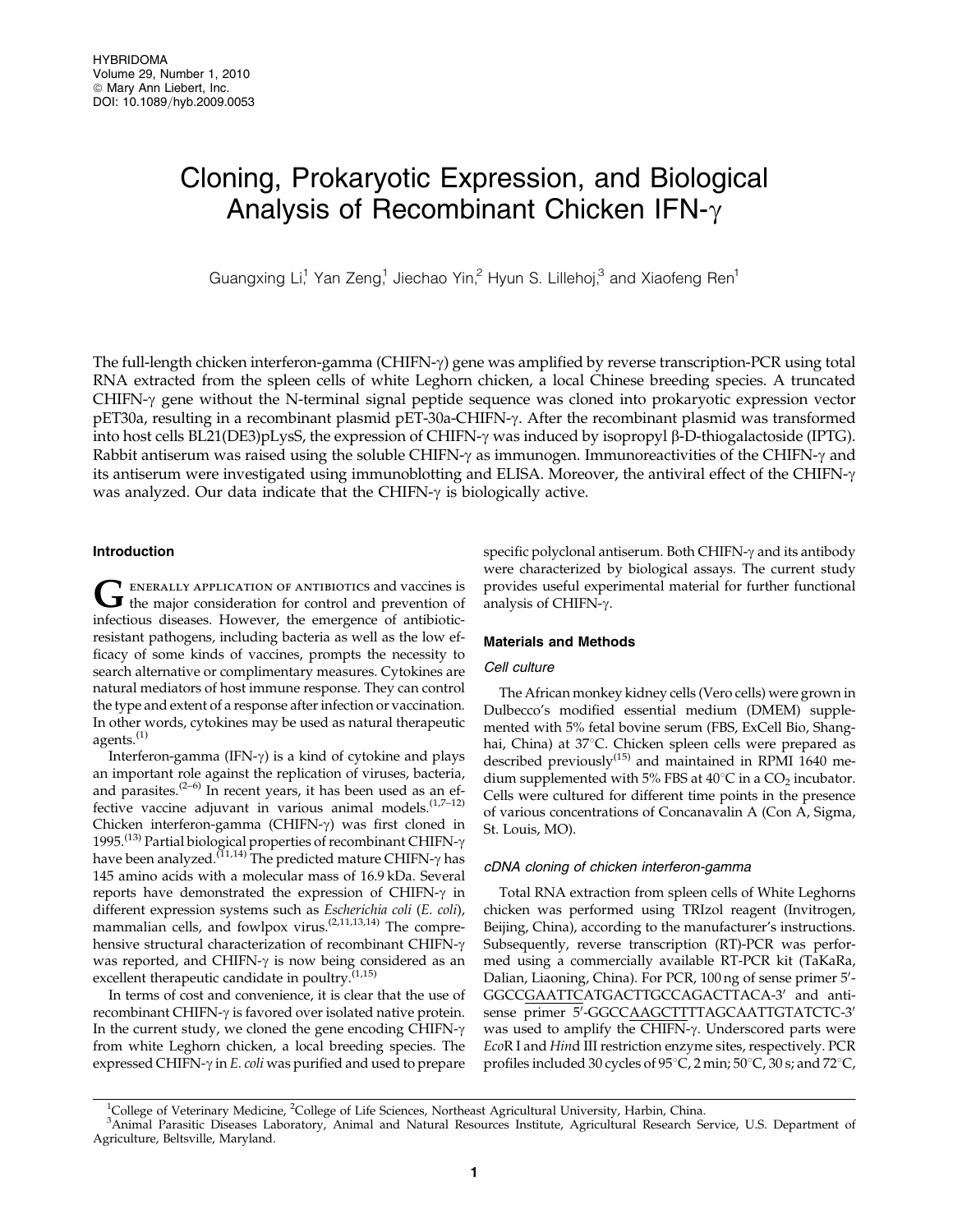1 min. The PCR product was visualized in 1% agarose electrophoresis. The PCR product was subjected to DNA sequencing by automated sequence analysis (TaKaRa).

#### Expression and purification of CHIFN- $\gamma$

The PCR product was purified with a commercially available kit (Keygen Biotech, Nanjing, Jiangsu, China) and then used as a template to amplify a truncated gene encoding a signal peptide-deleted CHIFN- $\gamma$ . The gene amplification using primer 5'-GGCCGAATTCCAACTTCAAGATGATA TAG-3' and antisense primer 5'-GGCCAAGCTTTTAGCA ATTGTATCTC-3' resulted in the deletion of the first 84 nucleotides in the N-terminal of the CHIFN- $\gamma$  gene. Underscored parts in the primers were EcoR I and Hind III restriction enzyme sites, respectively. The truncated gene was cloned into the multiple cloning sites EcoR I and Hind III of prokaryotic expression vector pET-30a (Novagen, Madison, WI). The authenticity of insert was confirmed by automated sequence analysis (TaKaRa). The recombinant plasmid was then transformed into host cells E. coli BL21(DE3). Expression of the CHIFN- $\gamma$  was induced using 1.0 mM isopropyl  $\beta$ -D-thiogalactoside (IPTG) at  $37^{\circ}$ C. The induced cells were pelleted at 12,000 rpm at  $4^{\circ}$ C for 2 min. The samples were subjected to SDS-polyacrylamide gel electrophoresis (SDS-PAGE), after the pellets were treated with  $2 \times$  SDS loading buffer. The soluble histidine (His)-tagged fusion CHIFN- $\gamma$  was further purified using Ni-NTA affinity column (Qiagen, Hamburg, Germany), according to the manufacturer's instructions.

## Western blot analysis

The unpurified and purified CHIFN- $\gamma$  was subjected to SDS-PAGE, and then the proteins were transferred to a nitrocellulose membrane. The membrane was blocked with blocking buffer (5% non-fat dry milk and 0.05% Tween-20 in PBS) at room temperature for 1 h. The membrane was incubated with a monoclonal antibody against IFN- $\gamma$  (1:25 diluted in PBS-0.05% Tween-20 [PBST]) at  $37^{\circ}$ C for 1h, which was followed by incubation of horseradish peroxidase (HRP) conjugated goat anti-mouse IgG (Boster, Wuhan, Hubei, China) diluted in PBST (1:1000) prior to diaminobenzidine enzyme-based color development in the dark.



FIG. 1. Amplification of CHIFN- $\gamma$  gene by RT-PCR. Total RNA extracted from Con A-stimulated chicken spleen cells was used as template for RT-PCR amplification of CHIFN- $\gamma$ gene. M, DL2,000 DNA marker; lane 1, PCR product of  $CHIFN-\gamma$  amplification.

#### Preparation of specific polyclonal antiserum

A New Zealand rabbit was immunized with 1 mL purified CHIFN- $\gamma$  (2 mg/mL) emulsified with an equal amount of Freund's complete adjuvant via subcutaneous injection. Fifteen days later, the rabbit was injected with the same antigen (0.5 mL) mixed with an equal volume of Freund's incomplete adjuvant three times at 10-days' intervals. Antiserum was isolated from neck artery blood of the immunized rabbit at day 42 post-inoculation.

## Titration of the antibody using ELISA

The immunoreactivity between the CHIFN- $\gamma$  and its polyclonal antiserum was analyzed using indirect ELISA, as previously described.<sup>(16)</sup> In brief, ELISA plates were coated with 100 µL CHIFN- $\gamma$  (10 µg/mL) at 4°C overnight in carbonatebicarbonate buffer (15 mM  $Na<sub>2</sub>CO<sub>3</sub>$ , 35 mM NaHCO<sub>3</sub>, pH 9.6).

<u>ATGACTTGCCAGACTTACAACTTGTTTGTTCTGTCTGTCATCATGATTTATTATGGACAT</u> U L S Y Y M T C O T Y. N L F U  $\mathbf{I}$ M  $\mathbf{I}$ G н **ACTGCAAGTAGTCTAAATCTTGTTCAACTTCAAGATGATATAGACAAACTGAAAGCTGAC** S  $S$ L L. U  $\mathbf{Q}$ L.  $Q$   $D$ D I D к L T  $\mathbf{A}$ N к D TTTAACTCAAGTCATTCAGATGTAGCTGACGGTGGACCTATTATTGTAGAGAAACTGAAG P  $I$   $I$ F  $R$   $\overline{S}$  $S$  H 2  $\mathbf{D}$ U  $\mathbf{A}$ D G G U E K L. к AACTGGACAGAGAGAAATGAGAAAAGGATCATACTGAGCCAGATTGTTTCGATGTACTTG N w T. Е **R** N. Е K R  $\mathbf{I}$  $\mathbf{I}$ L, S Q  $\mathbf{I}$ U s м L GAAATGCTTGAAAACACTGACAAGTCAAAGCCGCACATCAAACACATATCTGAGGAGCTC E н T D к S к P н к н  $\mathbf{z}$ F F. M L I 1 E . TATACTCTGAAAAACAACCTTCCTGATGGCGTGAAGAAGGTGAAAGATATCATGGACCTG L. к N N L Р D G U к к U к D 1 м D L  $\mathbf{T}$ **GCCAAGCTCCCGATGAACGACTTGAGAATCCAGCGCAAAGCCGCGAATGAACTCTTCAGC** к P M N D L  $\mathbf R$ 1 Q R к A  $\mathbf{a}$ н E F S  $\mathbf{a}$ L. L ATCTTACAGAAGCTGGTGGATCCTCCGAGTTTCAAAAGGAAAAGGAGCCAGTCTCAGAGG I L Q K L υ D P P s F к R к R s Q s Q R **AGATACAATTGCTAA**  $R$ <u>v</u>  $\mathbf{N}$ c

FIG. 2. Sequences of CHIFN- $\gamma$ . The nucleotide and amino acid sequences of the CHIFN- $\gamma$  are provided.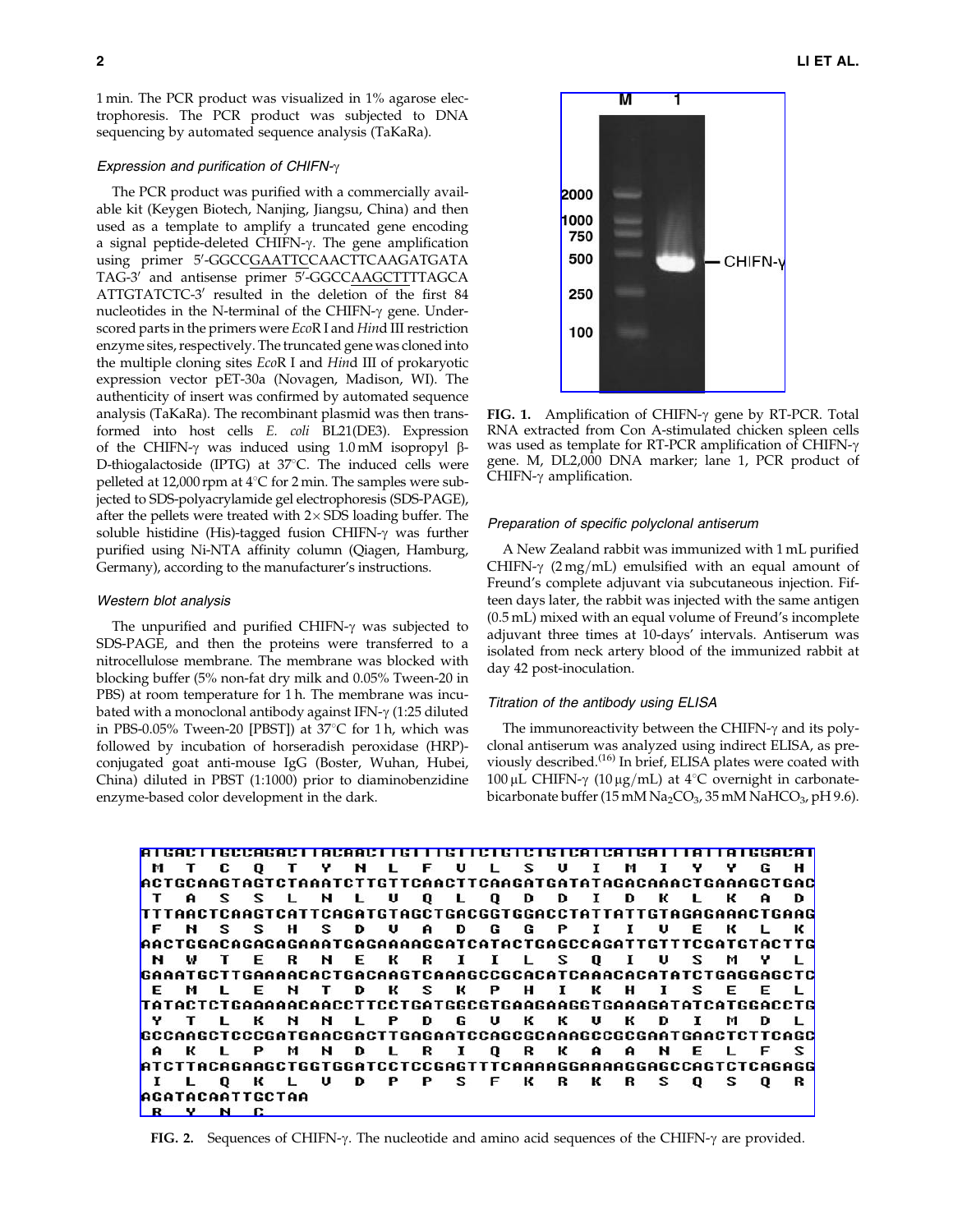

FIG. 3. SDS-PAGE analysis of bacterially expressed CHIFN- $\gamma$ . The bacteria harboring the recombinant plasmid encoding the CHIFN- $\gamma$  or empty vector were induced with 1 mM IPTG and the bacterial protein was analyzed by SDS-PAGE. Lane 1, empty vector control; lanes 2-9, expression of protein of interest at 0-7 h post-IPTG induction, respectively; M, protein molecular weight marker.

The wells were blocked with blocking buffer at  $37^{\circ}$ C for 2 h. After washing three times with PBST, the wells were incubated with the serially diluted polyclonal antiserum at  $37^{\circ}$ C for 1 h. After washing three times with PBST, the plates were incubated with HRP-conjugated goat anti-rabbit IgG (Boster, 1:5000 diluted in PBST) at  $37^{\circ}$ C for 1 h. O-phenylenediamine dihydrochloride (OPD) substrate  $(100 \,\mu L/well)$  was added and incubated for 15 min after washing with PBST. The optical density (OD) value was read at 490 nm using an ELISA reader, after stopping the reaction with 50  $\mu$ L stop buffer (2 M H<sub>2</sub>SO<sub>4</sub>). In parallel, the reaction between the protein and serially twofold diluted antibodies in PBS was analyzed by agar diffusion test at  $37^{\circ}$ C for 24 to 72 h.

#### Virus binding blocking assay

To evaluate the antiviral effect of the CHIFN- $\gamma$ , virus plaque reduction assays were used. In brief, Vero cells were seeded in 24-well plates at  $37^{\circ}$ C for 48 to 72 h until the formation of cell monolayers. Then, the cells were incubated with CHIFN- $\gamma$  at different concentrations at 37 $\degree$ C for 12 h. The cells were infected with vesicular stomatitis virus (VSV, strain Indiana) at an MOI of 1 after the cells were rinsed three times. One hour later, the cells were overlaid with methyl-cellulose (1%  $w/v$  in serum-free medium) and cultured for another 48 to 72 h prior to virus plaque reduction assay. $(17)$ 

#### Results and Discussion

#### Molecular cloning of CHIFN- $\gamma$

To clone the CHIFN- $\gamma$  gene, the spleen cells isolated from a local chicken species were stimulated with Con A, and then total RNA extracted was used as template for RT-PCR. The results showed that only one specific DNA band was visualized in agarose electrophoresis (Fig. 1). The PCR product was sequenced directly to guarantee the authenticity of the amplicon. The sequencing report showed that the gene (438 bp) encoding CHIFN- $\gamma$  shared 99.8% homologous identity with the reference sequence (GenBank accession no. U27465). One point mutation at position 486 (G to A) was found in a sequence alignment. It therefore can be concluded that this cytokine is rather conserved among different chicken species.

The gene and its deduced amino acid sequences are shown in Figure 2. Although CHIFN- $\gamma$  is very conserved, compara-

tive sequence analysis of the IFN-g proteins from avian and mammalian species reveals that IFN- $\gamma$  of birds has 67% amino acid sequence identity with duck IFN- $\gamma$  and about 20–30% sequence identity with IFN- $\gamma$  of mammals.<sup>(18)</sup> Therefore, the phylogeny of IFN- $\gamma$  among different species remains unclear. The sequence obtained in this study has been submitted to GenBank database and was assigned the GenBank accession no. GQ246226.

#### Expression of recombinant His-CHIFN- $\gamma$  in E. coli

Many expression systems are available for heterologous expression. An optimal expression system can be selected only if the productivity, bioactivity, purpose, and physicochemical characteristics of the protein of interest are taken into



FIG. 4. Purification and Western blot analysis of CHIFN- $\gamma$ . The unpurified and purified CHIFN- $\gamma$  was analyzed by SDS-PAGE and the immunoreactivity of the protein to its specific monoclonal antibody was analyzed by Western blot. M, protein molecular marker; lane 1, unpurified CHIFN-γ obtained at 5 h post-IPTG induction; lane 2, purified CHIFN-g obtained at  $5h$  post-IPTG induction; lane 3, identification of CHIFN- $\gamma$  by monoclonal antibody by Western blot analysis.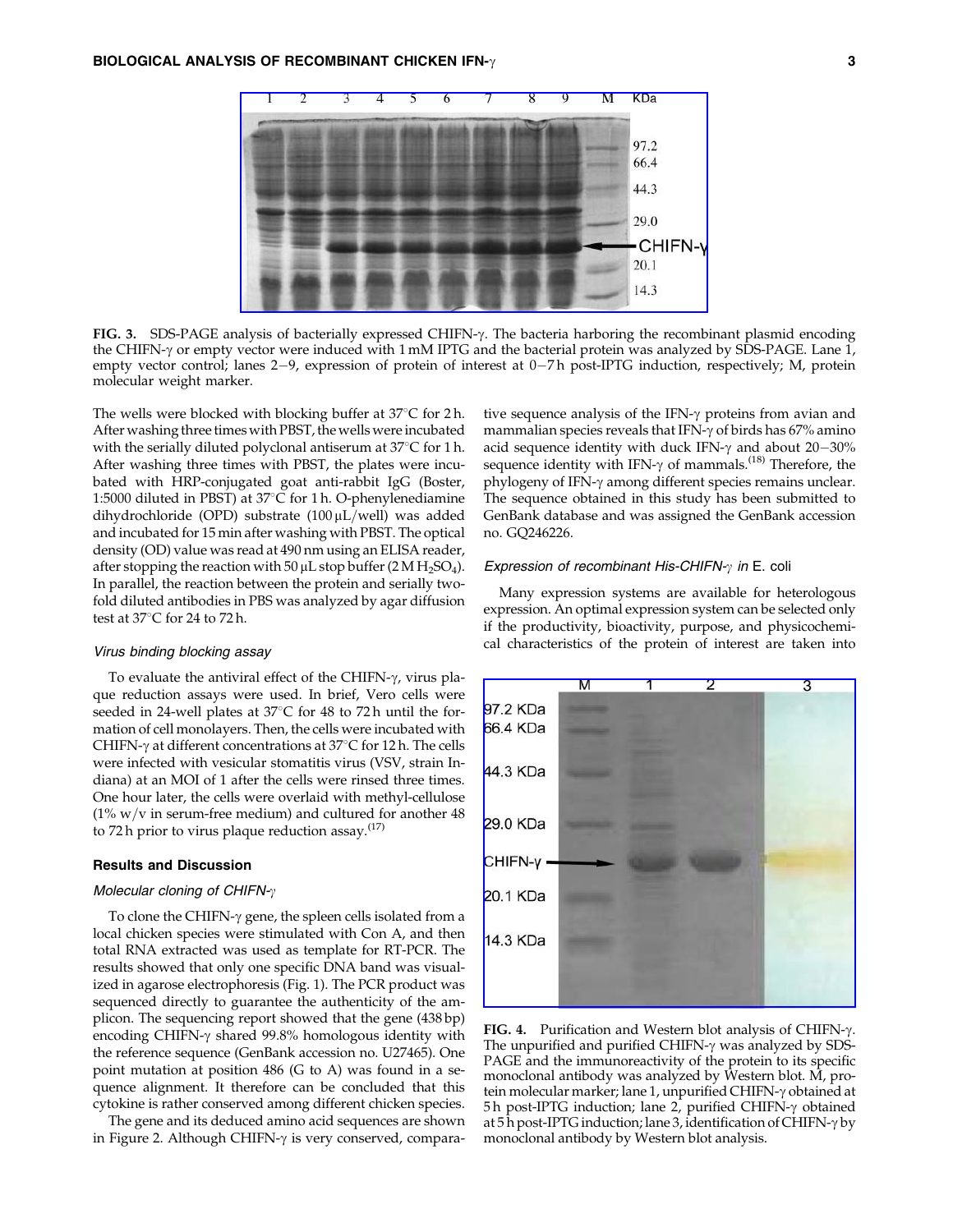consideration, together with the cost, convenience, and safety of the system per  $se^{(19)}$  One of the purposes of the current study is to obtain the high level expression of CHIFN- $\gamma$  to facilitate further functional analysis. Therefore, the E. coli system was used to express the protein of interest. Both the host cells and the vector are commercially available and easily used. Our results showed that the high level expression of the CHIFN-g was achieved in current expression system. Using bioinformatic analysis, a 28-amino acid signal peptide was identified. The hydrophobic peptide is often useless and influences the protein expression in prokaryotic expression system; therefore, we cloned a truncated gene encoding the CHIFN- $\gamma$  without signal peptide into the prokaryotic expression vector pET-30a, resulting in a fusion gene that consists of N- and C-terminal histidine tags flanking the putative mature CHIFN-y. After the recombinant plasmid, named pET-30a-CHIFN-γ, was transformed into the host cells, the expression was induced by IPTG at 37 $\degree$ C. SDS-PAGE indicated that CHIFN- $\gamma$  was expressed as early as 1 h after IPTG induction, attaining peak levels at around 5 h and persisting for at least 7 h (Fig. 3). The molecular mass of the fused CHIFN- $\gamma$  was 25 kDa as expected. At the same time, we tried to express the full-length gene encoding the CHIFN- $\gamma$  in the same system; however, no expression of CHIFN- $\gamma$  was detected (data not shown). The impact of the signal peptide on foreign protein expression in prokaryotic organism was confirmed in our study. Interestingly, it was reported that a recombinant chicken CHIFN- $\gamma$  with C-terminal truncation has been expressed inE. coli, and it showed a specific activity comparable to that of the full-length molecule.<sup>(1)</sup> Therefore, which factor (vector, host cell, or expression condition) influencing the expression of CHIFN- $\gamma$  needs to be investigated in the future.

## Purification of recombinant CHIFN- $\gamma$  and preparation of polyclonal antiserum

By utilizing the His tag, the fused His-CHIFN- $\gamma$  was purified via a Ni-NTA affinity column. Our results showed that



FIG. 5. Western blot analysis of the polyclonal antibody. After the proteins from bacteria harboring either plasmid encoding CHIFN- $\gamma$  or empty vector were transferred on nitrocellulose membrane, conventional immunoblotting was performed using the polyclonal antibody. Lane 1, CHIFN- $\gamma$ ; lane 2, empty vector control.

soluble His-CHIFN- $\gamma$  was easily purified, and no unrelated protein bands were detected in SDS-PAGE analysis (Fig. 4). To identify the protein, a monoclonal antibody against CHIFN- $\gamma$  was used in subsequent Western blot analysis. The result indicated that the protein was recognized by the specific monoclonal antibody (Fig. 4), confirming the purity of the CHIFN- $\gamma$ . In one of our previous experiments, we found that protein expressed in the form of inclusion body in E. coli was sometimes difficult to be purified by the affinity column compared to soluble protein and such protein could be purified using a gel purification method.<sup>(16)</sup> However, protein was denatured under gel-cutting purification condition, and the denaturation condition may influence the biological activity of the purified protein more and less.

The purified CHIFN- $\gamma$  was used as an immunogen to inoculate a rabbit to achieve polyclonal antiserum. The titer of the antiserum was 1:100,000 analyzed using indirect ELISA, confirming the purity of the protein. Western blot analysis showed that the polyclonal antiserum reacted with the CHIFN- $\gamma$  specifically (Fig. 5). As mentioned above, a monoclonal antibody against CHIFN-g was able to recognize the CHIFN- $\gamma$  produced in this study; therefore, the collective data



FIG. 6. Inhibitory effect of CHIFN- $\gamma$  on cell infection by virus. Serially diluted CHIFN- $\gamma$  was incubated with Vero cells prior to VSV infection. Infection efficiency was analyzed by plaque reduction assays. Values along the horizontal axis indicate protein concentration, and the vertical axis indicates virus infection inhibition rate.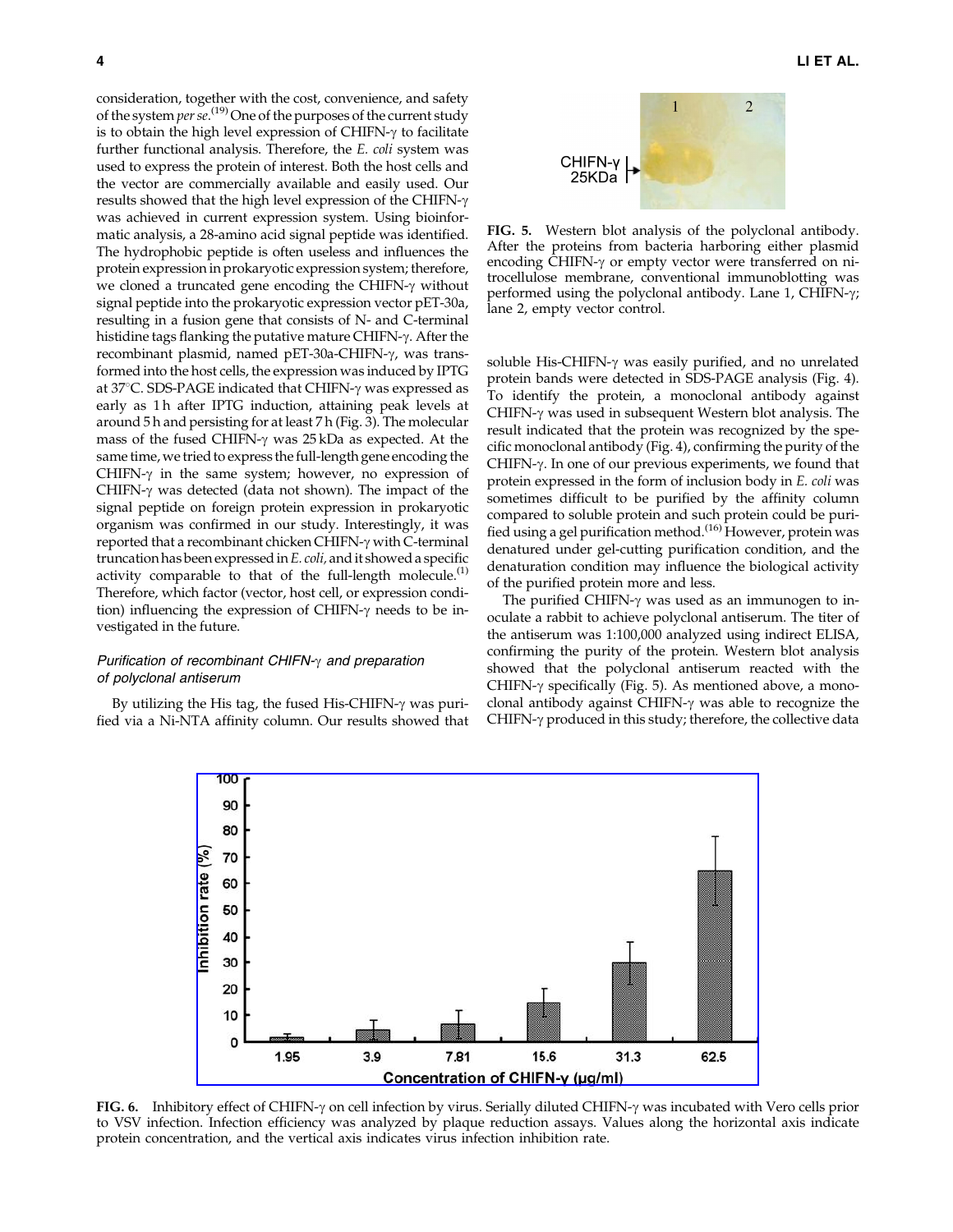indicate that both CHIFN- $\gamma$  and the polyclonal antiserum have good immunoreactivities.

#### Biological activity of the CHIFN- $\gamma$

Some studies in both the mammalian and avian systems demonstrated that IFN- $\gamma$  could activate macrophage cells.<sup>(20,21)</sup> It was reported that CHIFN- $\gamma$  activated macrophage cell lines<sup>(2)</sup> and NCSU<sup>(22)</sup> and HD11<sup>(23)</sup> cells to generate  $NO^{(24)}$  In our study, we confirmed that the CHIFN- $\gamma$  could stimulate the generation of NO in chicken spleen cells (data not shown).

Studies in vitro and in vivo have demonstrated that IFN- $\gamma$ had activities against replication of vaccinia virus, human immunodeficiency virus, and Japanese encephalitis virus. $(2)$ Duck IFN-γ protected duck cells from the cytopathic effects of influenza virus and VSV and Newcastle disease virus, in addition to its inhibitory effect on the replication of duck hepatitis B virus replication in primary hepatocytes.<sup> $(18)$ </sup> In our study, we used Vero cells (a monkey kidney cell line) to analyze the effect of CHIFN- $\gamma$  on virus infection. We first used fluorescence-labeled porcine pseudorabies virus (a porcine herpes virus) as a model virus to infect Vero cells; however, no inhibitory effect was observed (data not shown). Then we used VSV, a commonly used model virus, for analyzing the effect of CHIFN- $\gamma$  on Vero cell infection by this virus. Our results showed that pre-treatment of cells with CHIFN-g inhibited VSV infection in a dose-dependent manner, indicating that the protein had an effective antiviral activity (Fig. 6). However, it would be interesting to test more cell lines and virus strains to delineate the antiviral mechanism of  $CHIFN-\gamma$ .

In conclusion, our data indicate that the gene encoding CHIFN- $\gamma$  is highly conserved in the same species. The recombinant CHIFN- $\gamma$  expressed in E. coli is an excellent immunogen for antibody production, and it has certain biological activity.

#### Acknowledgments

The contribution of Y.Z. to this work was in partial fulfillment of the requirements for the Master's degree program at Northeast Agricultural University, China. The research work of the authors was supported by funds from the National Natural Science Foundation of China (30700591), Heilongjiang Provincial Science and Technology Department (ZJN0702-01; QC07C32), Heilongjiang Provincial Education Department (10531005), and Program for Innovative Research Team of Northeast Agricultural University (CXZ008-1).

#### **References**

- 1. Michalski WP, Shiell BJ, O'Neil TE, Beddome G, and Lowenthal JW: Recombinant chicken IFN-gamma expressed in Escherichia coli: analysis of C-terminal truncation and effect on biologic activity. J Interferon Cytokine Res 1999;19:383-392.
- 2. Yeh HY, Winslow BJ, Junker, DE, and Sharma JM: In vitro effects of recombinant chicken interferon-gamma on immune cells. J Interferon Cytokine Res 1999;19:687–691.
- 3. Karupiah G, Xie QW, Buller RM, Nathan C, Duarte C, and Macmicking JD: Inhibition of viral replication by interferon-

gamma-induced nitric oxide synthase. Science 1993;261: 1445–1448.

- 4. Lillehoj HS, and Choi KD: Recombinant chicken interferongamma-mediated inhibition of Eimeria tenella development in vitro and reduction of oocyst production and body weight loss following Eimeria acervulina challenge infection. Avian Dis 1998;42:307–314.
- 5. Lin YL, Huang YL, Ma SH, Yeh CT, Chiou SY, Chen LK, and Liao CL: Inhibition of Japanese encephalitis virus infection by nitric oxide: antiviral effect of nitric oxide on RNA virus replication. J Virol 1997;71:5227–5235.
- 6. Lowenthal JW, York JJ, O'Neil TE, Rhodes S, Prowse SJ, Strom DG, and Digby MR: In vivo effects of chicken interferon-gamma during infection with Eimeria. J. Interferon Cytokine Res 1997;17:551–558.
- 7. Rothel JS, Seow HF, Lightowlers MW, Parry BW, Guci C, Hurst L, Mucha MJ, Corner LA, and Wood PR: The use of recombinant ovine IL-1-beta and TNF-alpha as natural adjuvants and their physiological effects in vivo. Immunol Cell Biol 1998;76:167–172.
- 8. Scheerlinck JPY, Chaplin PJ, and Wood PR: Ovine cytokines and their role in the immune response. Vet Res 1998;29:369– 383.
- 9. Brewer JM, and Alexander J: Cytokines and the mechanisms of action of vaccine adjuvants. Cytokine Cell Mol Ther 1997;3:233–246.
- 10. Griffin KF, Conway BR, Alpar HO, and Williamson ED: Immune responses to V antigen of Yersinia pestis coencapsulated with IFN-gammaD effect of dose and formulation. Vaccine 1998;16:517–521.
- 11. Weining KC, Schultz U, Münster U, Kaspers B, and Staeheli P: Biological properties of recombinant chicken interferongamma. Eur J Immunol 1996;26:2440–2447.
- 12. Prowse SJ, and Pallister J: Interferon release as a measure of the T-cell response to coccidial antigens in chickens. Avian Pathol 1989;18:619–630.
- 13. Digby MR, and Lowenthal JW: Cloning and expression of the chicken interferon-gamma gene. *J Interferon Cytokine* Res 1995;15:939–945.
- 14. Song KD, Lillehoj HS, Choi KD, Zarlenga D, and Han JY: Expression and functional characterization of recombinant chicken interferon-gamma. Vet Immunol Immunopathol 1997;58:321–333.
- 15. Martin A, Lillehoj HS, Kaspers B, and Bacon LD: Antigenspecific T cell proliferation following coccidia infection. Poult Sci 1993;172:2084–2094.
- 16. Liu B, Li G, Sui X, Yin J, Wang H, and Ren X: Expression and functional analysis of porcine aminopeptidase N produced in prokaryotic expression system. J Biotechnol 2009;141:91-96.
- 17. Li J, Yin J, Sui X, Li G, and Ren X: Comparative analysis on the effect of glycyrrhizin diammonium and lithium chloride on infectious bronchitis virus infection in vitro. Avian Pathol 2009;38:215–221.
- 18. Schultz U, and Chisari FV: Recombinant duck interferon gamma inhibits duck hepatitis B virus replication in primary hepatocytes. J Virol 1999;73:3162–3168.
- 19. Yin J, Li G, Ren X, and Herrler G: Select what you need: a comparative evaluation of the advantages and limitations of frequently used expression systems for foreign genes. J Biotechnol 2007;127:335–347.
- 20. Schwemmle M, Kaspers B, Irion A, Staeheli P, and Schultz U: Chicken guanylate-binding protein. Conservation of GTPase activity and induction by cytokines. J Biol Chem 1996;271:10304–10308.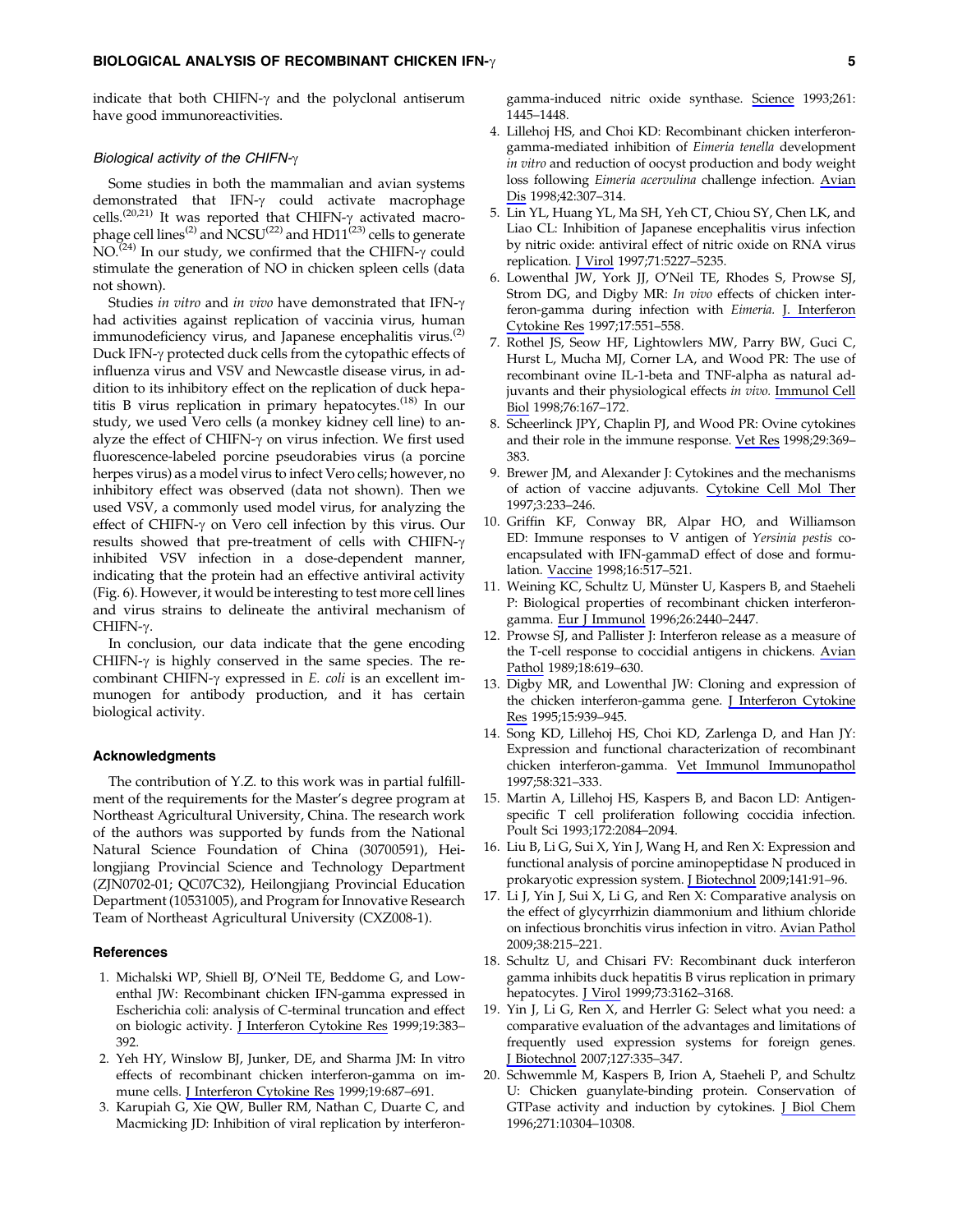- 21. Sekellick MJ, Lowenthal JW, O'Neil TE, and Marcus PI: Chicken interferon types I and II enhance synergistically the antiviral state and nitric oxide secretion. J Interferon Cytokine Res 1998;18:407–414.
- 22. Qureshi MA, Miller L, Lillehoj HS, and Ficken MD: Establishment and characterization of a chicken mononuclear cell line. Vet Immunol Immunopathol 1980;26:237– 250.
- 23. Beug H, Von Kirchbach A, Doderlein G, Conscience JF, and Graf T: Chicken hematopoietic cells transformed by seven strains of defective avian leukemia viruses display three distinct phenotypes of differentiation. Cell 1979;18: 375–390.
- 24. Lillehoj HS, and Li G: Nitric oxide production by macrophages stimulated with Coccidia sporozoites, lipopolysaccharide, or interferon-gamma, and its dynamic changes in

SC and TK strains of chickens infected with Eimeria tenella. Avian Dis 2004;48:244–253.

> Address correspondence to: Dr. Xiaofeng Ren College of Veterinary Medicine Northeast Agricultural University 59 Mucai Street Xiangfang District 150030 Harbin China

E-mail: rxfemail@yahoo.com.cn; renxf@neau.edu.cn

Received: July 16, 2009 Accepted: September 20, 2009